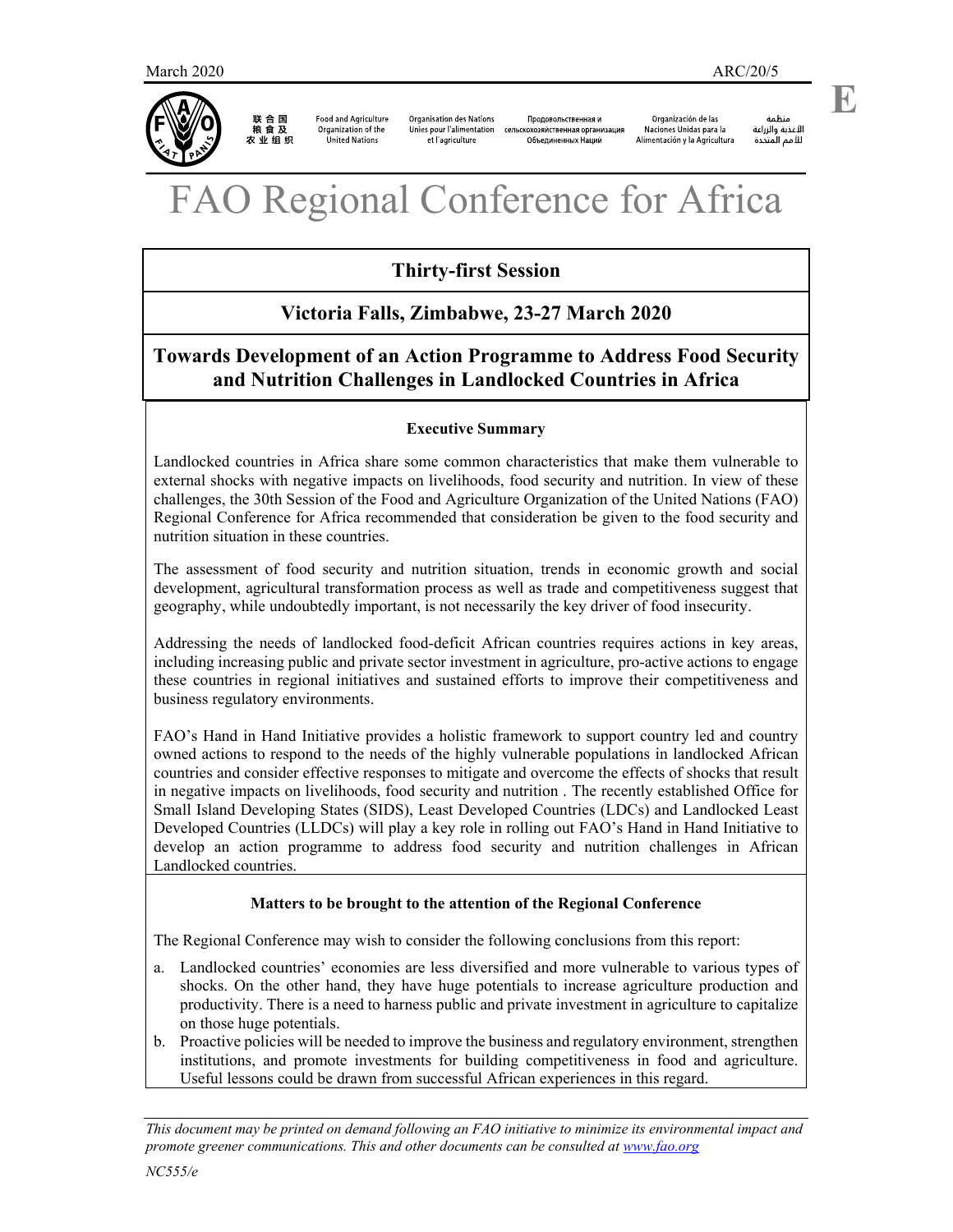-

- Regional and continental initiatives, such as the African Continental Free Trade Area, Programme on Infrastructure Development in Africa and Africa Climate Smart Agriculture Vision 25X25 should proactively and meaningfully engage landlocked countries to address their food security and nutrition challenges.
- d. Efforts are required to further strengthen collaboration between landlocked African countries and their respective transit neighbours. Policy priorities and investments need to emphasize the close interaction between landlocked countries and transit countries for enhanced food security and trade. This could be achieved through developing a holistic, results-oriented and time-bound programme of action focusing on important transit policy reforms to address physical and nonphysical aspects of transport and ICT connectivity in landlocked and transit countries.
- e. Note FAO's establishment of the Office for Small Island Developing States (SIDS), Least Developed Countries (LDCs) and Landlocked Least Developed Countries (LLDCs) and encourage member states in the Africa region to increase focus on and engagement with landlocked African countries within the framework of the Hand in Hand Initiative
- f. Encourage FAO to strengthen coherence in supporting Landlocked countries in Africa,
	- considering their vulnerability to unique and complex food security and nutrition challenges.

#### **I. Introduction**

- 1. Article 124 of the United Nations Convention on the Law of the Sea (UNCLOS) defines a landlocked country as a state that has no sea coast. In contrast, transit developing countries are states situated between a landlocked state and the sea, through whose territory traffic transit passes. Landlocked developing countries must tranship goods through one or more transit countries in order to trade with the rest of the world. Recognizing this challenge, landlocked states enjoy certain rights in international law while transit countries have specific obligations to landlocked states with respect to access rights through their territory to facilitate trade and integration in regional and global markets.<sup>1</sup> The Almaty Programme of Action,<sup>2</sup> adopted in 2003 by the International Ministerial Conference of Landlocked and Transit Developing Countries, aimed at forging partnerships to overcome the specific problems of the landlocked developing countries, including those in Africa, which came about from their lack of territorial access to the sea and their remoteness and isolation from world markets.
- 2. Landlocked countries in Africa share a number of common characteristics that make them vulnerable to external shocks, resulting in negative impacts on livelihoods, food and nutrition security.<sup>3</sup> These common characteristics include economic structures that rely on a relatively higher share of agriculture value added in GDP. This reliance on agricultural-based income increases their vulnerability to the effects of climate variability and extreme weather events. It also makes these countries heavily reliant on international trade, especially imports, as these economic structures often have non-diversified exports that are skewed to a high proportion of primary commodities, raw materials and mining commodities. This non-diversified agrarianbased economy, coupled with a lack of direct access to the sea (resulting in remoteness and high

<sup>&</sup>lt;sup>1</sup> For example, article 125 of the convention confers the right of access to and from the sea for the purpose of exercising the rights provided for in the convention including those relating to the freedom of the high seas. As such, landlocked states enjoy by mutual agreement freedom of transit through the territory of transit states by all means of transport (railway rolling stock, sea, lake and river craft, road vehicles and, where local conditions apply, porters and pack animals). Other obligations of transit states include application of fair charges and transit fees (article 127), provision of customs facilities (article 128), improvement of transport infrastructure (article 129), measures to reduce delays and other non-tariff barriers (article 130) and equal access to maritime ports by landlocked flag vessels (article 131). Some of these provisions are also reflected in World Trade Organization law.

<sup>2</sup> http://unohrlls.org/almaty-declaration-and-programme-of-action/

<sup>3</sup> There are 16 landlocked countries in sub-Saharan Africa: Botswana, Burkina Faso, Burundi, Central African Republic, Chad, Eswatini, Ethiopia, Lesotho, Malawi, Mali, the Niger, Rwanda, South Sudan, Uganda, Zambia, Zimbabwe.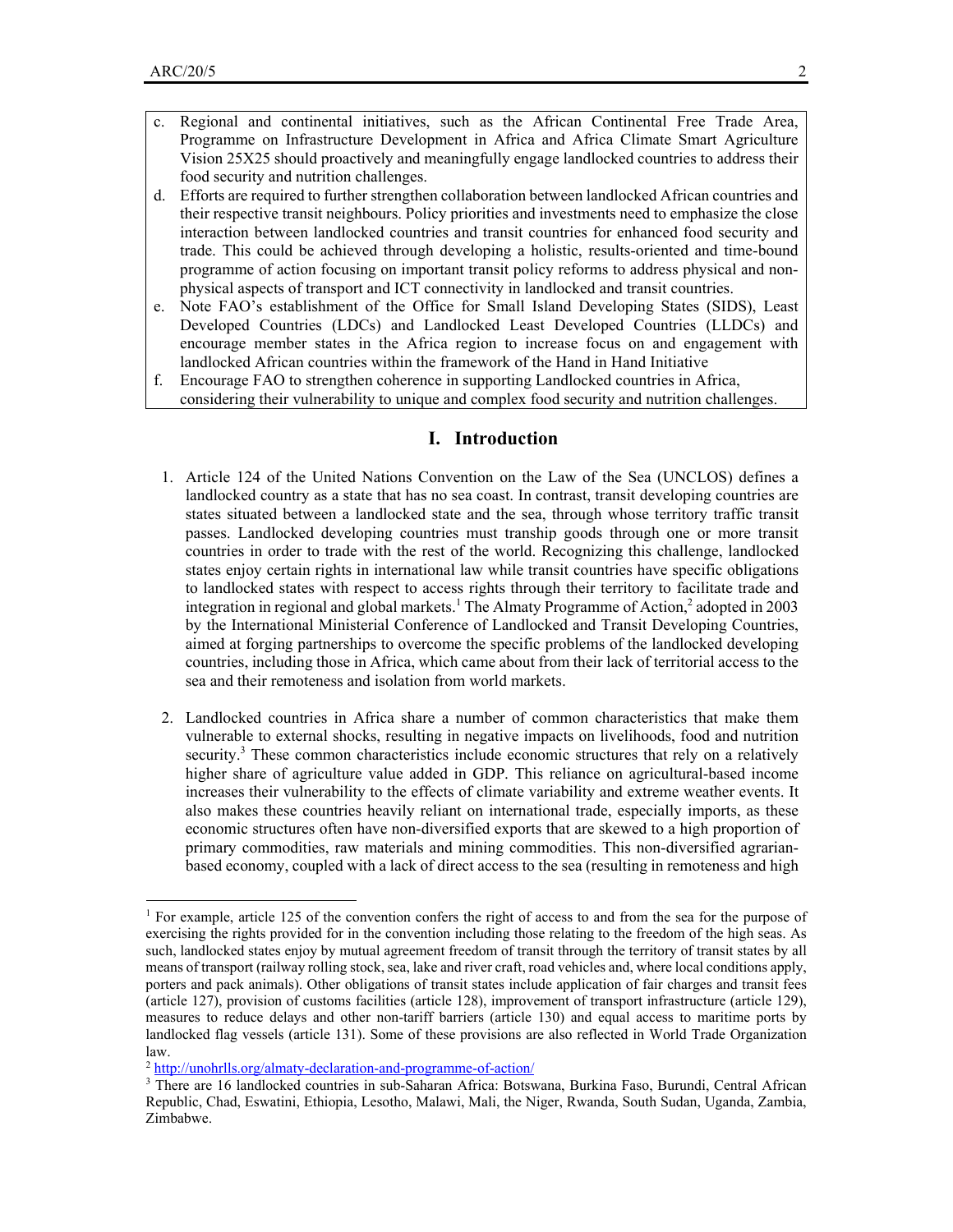transit costs) imposes significant constraints on their overall development and contributes to poverty and food insecurity. Additional costs of trade facilitation and logistics due to border crossing and long distances to seaports substantially increase transport costs including transit charges. In addition, low compliance with trade and transit agreement commitments significantly reduce the trade and competitiveness position of landlocked African countries in comparison to transit African countries.

- 3. Cognizant of the challenges faced by landlocked African countries that are often also food deficit or insecure, member countries at the 30th Session of the FAO Regional Conference for Africa noted that landlocked food-deficit countries could benefit from the experience of the Small Island Developing States to address the similar challenges and issues affecting the two categories of countries. The Conference also supported further action to address the needs of landlocked food-deficit countries.
- 4. The objective of this paper is to provide an overview of recent trends and developments as well as the causes of the food security and nutrition situation in landlocked African countries with a view to identifying key issues that would inform the development of an action programme to address food security and nutrition challenges in landlocked food-deficit countries in Africa.

#### **II. Food Security and Nutrition Situation in Landlocked African Countries**

5. In 2010, 40 percent, or 72 million people, of all hungry people in sub-Saharan Africa lived in the 16 landlocked countries. This proportion fell to 36 percent by 2017, even though in most countries the number of undernourished rose (Figure 1). The rise was particularly pronounced for the Central African Republic and the Niger, where the number of undernourished doubled from 2010 to 2017. However, in several countries (Botswana, Eswatini, Lesotho and Malawi) there was no change. In Ethiopia there was a significant reduction. Excluding Ethiopia, the proportion of undernourished people in sub-Saharan Africa accounted for by landlocked countries increased from 24 to 26 percent.



**Figure 1: Number of Undernourished in Landlocked African Countries in 2010 and 2017** 

Source: FAO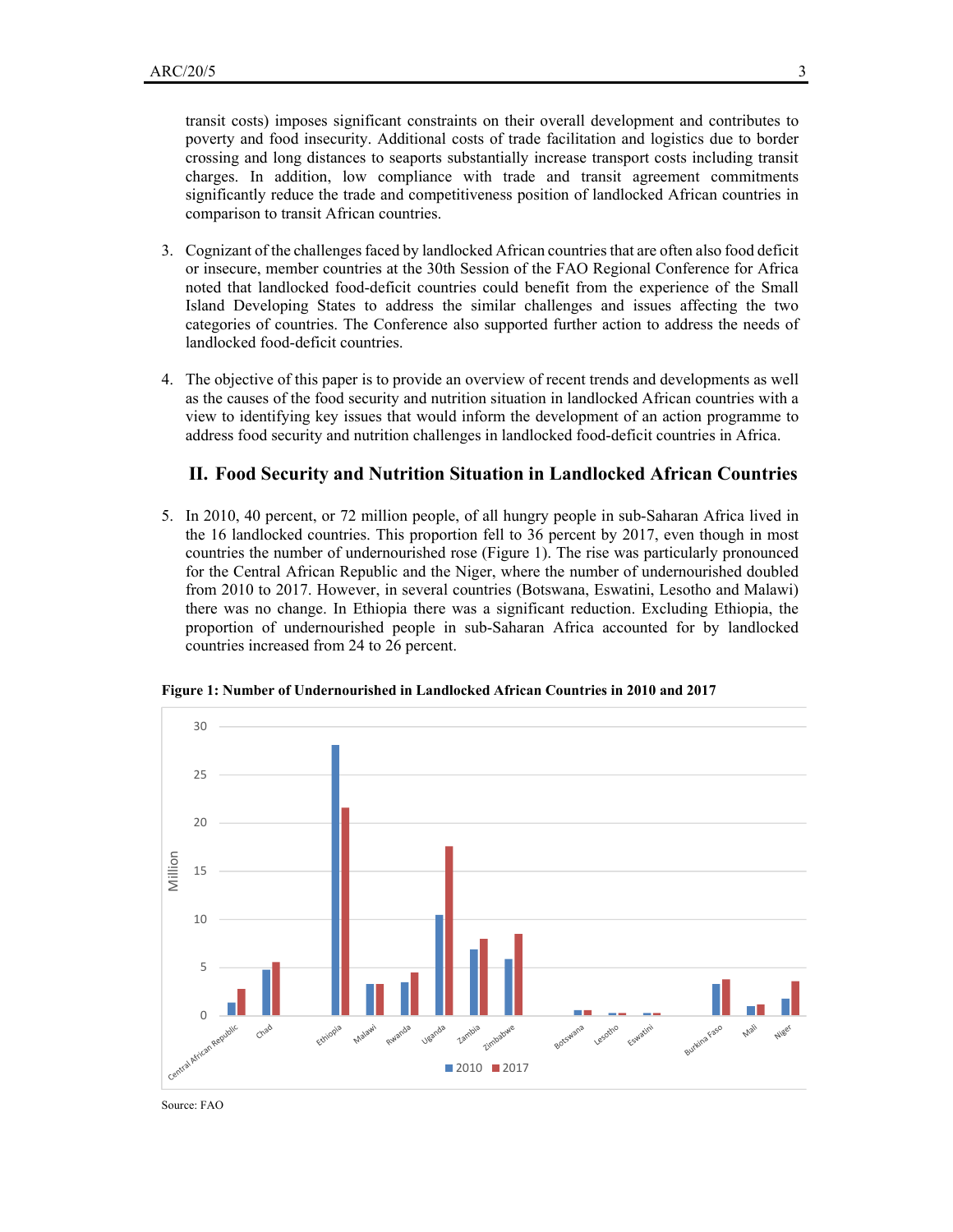6. In 2017, the prevalence of undernourishment (PoU, and one of the indicators for assessing Sustainable Development Goal [SDG] Target 2.1 of ending hunger by 2030) was, in most cases, higher in landlocked countries compared to the subregional average (Figure 2). Exceptions to this trend include Ethiopia, Malawi and Mali. The picture was quite similar in 2010, although the Republic of Ethiopia was marginally above the subregional average, and Uganda slightly below.



**Figure 2: Prevalence of Undernourishment for Landlocked African Countries** 

Source: FAO

<u>.</u>

- 7. The pattern of the change in prevalence over time has been less clear. Nine out of ten landlocked countries saw the PoU fall more or rise less than the subregional average over the 2010 to 2017 period. More recently, most landlocked countries experienced rising hunger over the 2014 to 2017 period. However, no clear pattern emerges for landlocked countries.
- 8. The recent trend in hunger and food insecurity in landlocked countries in Africa is confirmed by estimates of severe food insecurity based on the Food Insecurity Experience Scale (FIES).<sup>4</sup> Estimates for sub-Saharan Africa reveal that for 2016-2018, the prevalence of severe food insecurity in the total population was most alarming in landlocked countries, with prevalence in all landlocked countries higher than the sub-Saharan Africa average of 25.1 percent and reaching 51.7 percent in both the Niger and Malawi. Estimates for severe or moderate food insecurity show a similar pattern of higher prevalence compared to other countries in the region.
- 9. In 2018 conflicts, followed by climate extremes and economic shocks, were the main causes of food crises, i.e. situations when people suffer acute food insecurity, in Africa.<sup>5</sup> There were crises or conflicts in 11 out of the 16 landlocked countries (almost 69 percent), as compared to 22 of 39 countries with coastlines (just under 56 percent). Nine out of 16 landlocked countries suffered food crises in 2018.

<sup>&</sup>lt;sup>4</sup> The prevalence of severe and moderate food insecurity measure how many people do not have access to nutritious and sufficient food due to lack of money or other resources. People experiencing severe food insecurity have typically run out of food and, at worst, gone a day (or days) without eating. People experiencing moderate food insecurity face uncertainties about their ability to obtain food and have been forced to compromise the quality and/or the quantity of the food they consume.

<sup>&</sup>lt;sup>5</sup> Acute food security refers to food deprivation that threatens lives or livelihoods, regardless of the causes, context or duration.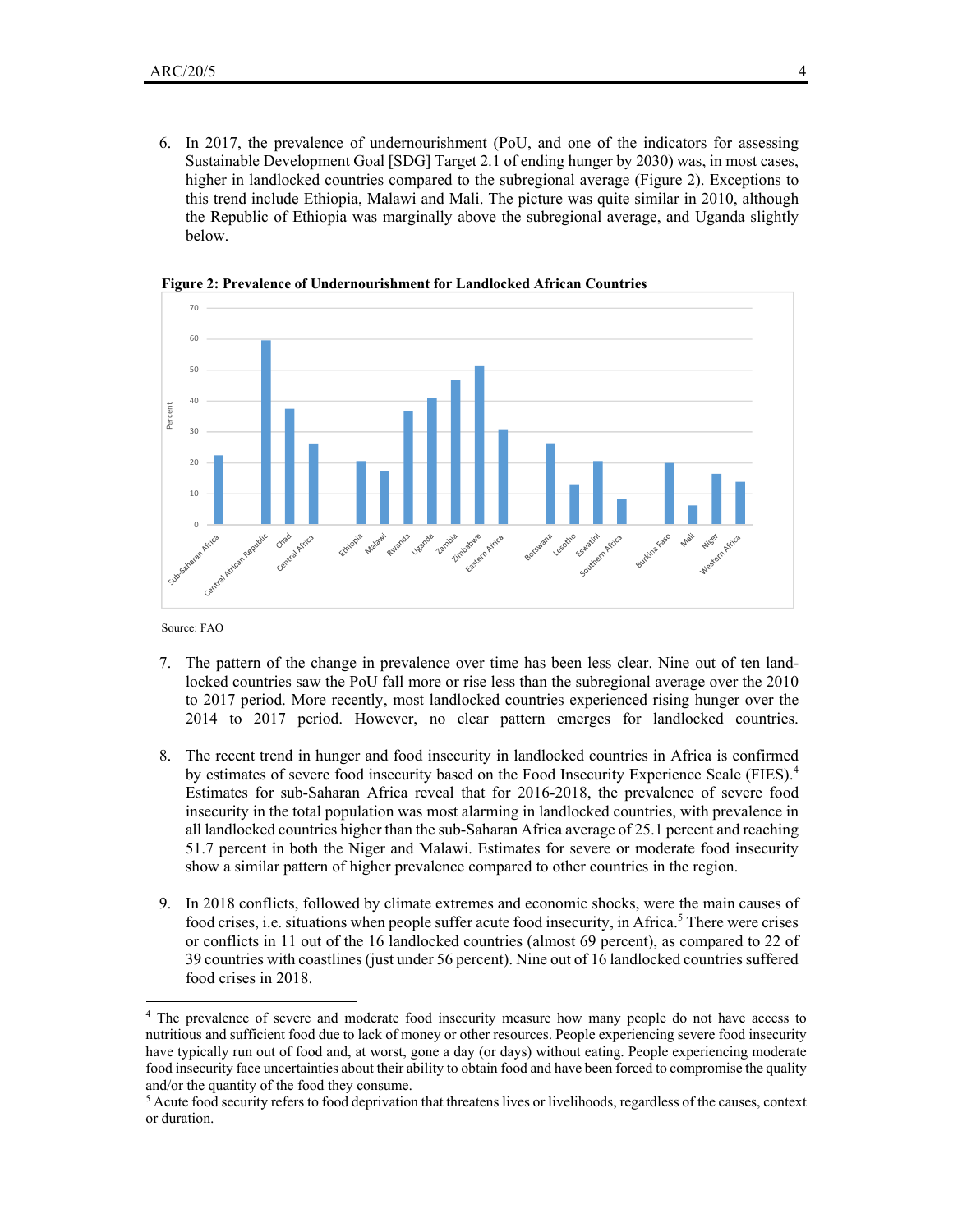-

10. Key nutrition indicators for children under the age of 5 years – i.e. wasting, stunting and overweight – broadly follow patterns around the subregional averages, as opposed to being determined by their status as landlocked countries. This is also true for the prevalence of adult obesity, low birth weight, exclusive breastfeeding up to the age of 6 months, and anaemia among women of reproductive age. Several countries – notably Burkina Faso, Eswatini, Ethiopia, Lesotho, Malawi, Rwanda, Uganda and Zimbabwe – achieved significant reductions (and greater than the subregional average) in the prevalence of stunting in children under the age of five between 2012 and 2018.

#### **III. Trends in Economic Growth and Social Development**

- 11. Most, but not all, landlocked countries have per capita GDPs that are below their respective subregional averages. This picture has not changed in the last two decades. No clear patterns are apparent with regard to per capita GDP growth over past years; indeed, there is considerable heterogeneity among countries and subregions. Many landlocked countries experienced poor growth or economic downturns over the 2000-2018 period. In contrast, countries such as Ethiopia and Rwanda recorded strong, consistent economic growth over the same period.
- 12. The level of infant mortality varies by subregion and the relative position of the landlocked countries vis-à-vis the subregional average also varies by subregion. For Central and Western Africa, the indicators tend to be lower or worse and the landlocked countries in Central Africa generally perform below the average. However, this is not so for all landlocked countries. With reference to their respective subregion, Botswana, Mali and Rwanda have relatively stronger social development indicators and access to electricity.

### **IV.Agricultural Transformation, Production and Public Investment in Agriculture**

13. Agricultural production in landlocked Africa countries is characterized by a variety of production systems with respect to agro-ecological conditions, land use and quantity of arable land<sup>6</sup>. Landlocked countries in the Sahel, for example, consist mostly of dryland or semi-arid land, used mostly for pasture. The Southern Africa region is sub-humid with significant variations in climate, soils and land use, while the Central Africa region is composed of humid lands.<sup>7</sup> In 2011 about 90 percent of Chad's 49.6 million hectares of agricultural land were under permanent pasture while Rwanda had 1.9 million hectares, of which 79 percent was arable or under permanent crops. There is arable land in landlocked countries, as evidenced by the 2016 figures for Burundi (47 percent), Malawi (40 percent) and Rwanda (47 percent). Livestock resources are also abundant in landlocked countries, with two countries (Chad and Ethiopia) accounting for almost 10 percent of sub-Saharan Africa's meat production. Landlocked African countries account for 36 percent of sub-Saharan land area, but only 26 percent of agricultural land (mainly Chad, Mali and the Niger), 32 percent of arable and permanent croplands and 25 percent of permanent pastures. Sustained public and private investments in agriculture have the potential to exploit this wide diversity in agro-ecological zones for agricultural transformation that can improve the lives of millions of people in these countries.

<sup>6</sup> Agricultural land includes arable land, as well as land under permanent crops, and under permanent pastures. Arable land includes land defined by FAO as land under temporary crops (double-cropped areas are counted once), temporary meadows for mowing or for pasture, land under market or kitchen gardens, and land temporarily fallow. Land abandoned as a result of shifting cultivation is excluded.

<sup>7</sup> FAO and ITPS. 2015. *Status of the World's Soil Resources (SWSR) – Main Report*. Food and Agriculture Organization of the United Nations and Intergovernmental Technical Panel on Soils, Rome, Italy.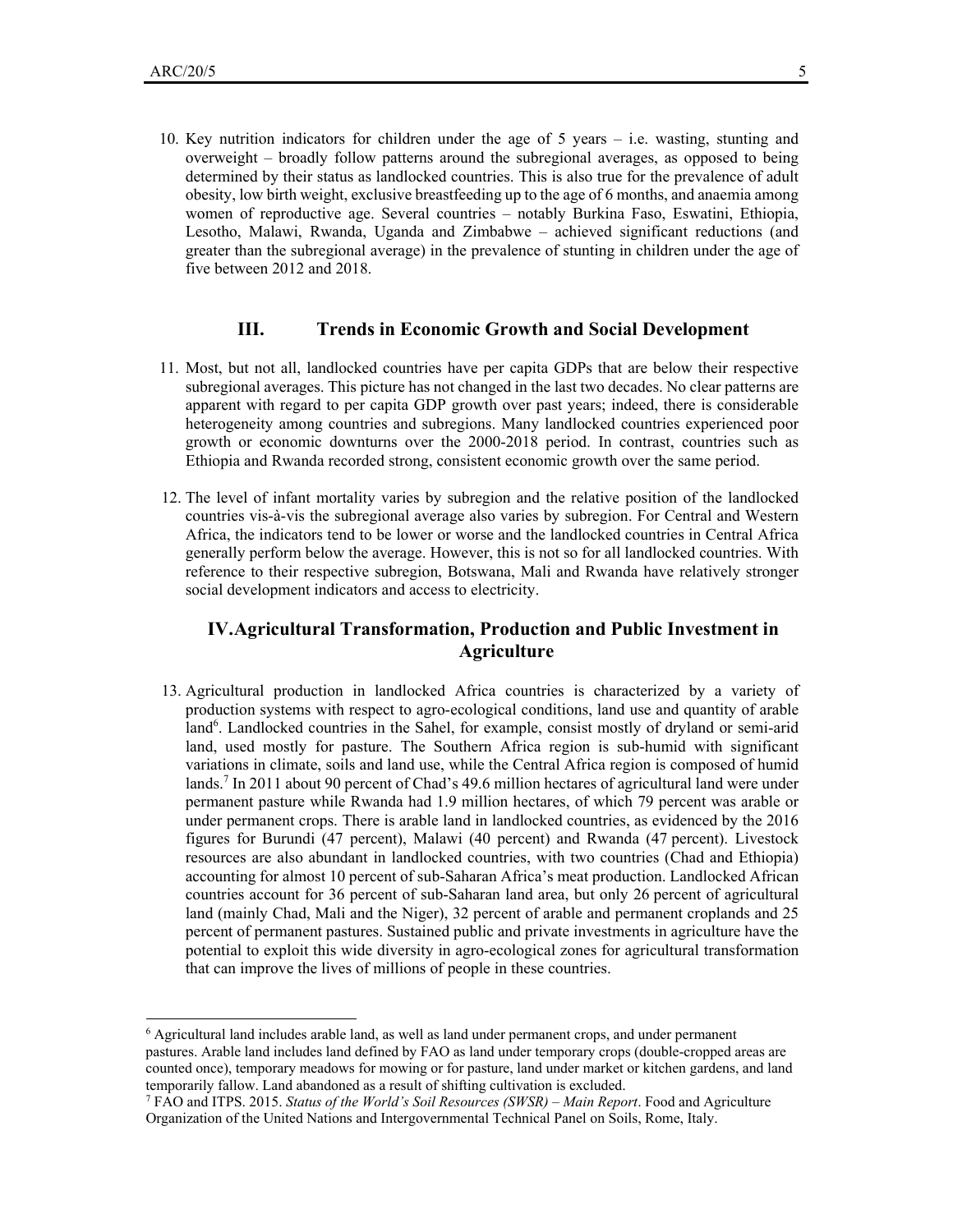- 14. Despite this diversity in agro-ecological conditions, agricultural productivity remains below potential in many landlocked African countries. Low input use is one key reason for this. For example, fertilizer use is distributed unevenly, with total fertilizer consumption (kilogram per ha) below the African average. Four landlocked countries, however (Botswana, Malawi, Mali and Zambia) – report a fertilizer consumption rate that is above the African average.
- 15. Most landlocked African countries 10 out of 15 countries with data have average share of the value added of agriculture in GDP above the 15 percent average for Africa. The relatively high share of the agricultural sector to GDP highlights the limited diversification in the structure of the economies in most landlocked African countries which makes them more vulnerable to climate-related risks.



#### **Figure 3: Agricultural Value Added (Percentage of GDP)**

Source: ReSAKSS

- 16. Public spending in agriculture is a key instrument for promoting agricultural growth, improving food security and reducing poverty. There is significant variability in public investments that can strengthen the capacity to deliver results in agriculture in many landlocked African countries. Few landlocked African countries are investing at or above the Comprehensive Africa Agriculture Development Programme (CAADP) target of at least 10 percent of public expenditures in agriculture. During 2015-2017 period, the share of public expenditure in agriculture ranged from 2 percent in Botswana to 15 percent in Malawi. Meanwhile, five countries – Burkina Faso, Malawi, Mali, Rwanda and Zambia – achieved or maintained the 10 percent CAADP target. About half of the landlocked African countries reduced the share of public expenditure in agriculture between 2011- 2013 and 2015-2017.
- 17. An important policy question is which public investments have the highest returns on agriculture, food security and nutrition. Public expenditure on agriculture, education and roads have been shown to contribute strongly to agricultural growth across regions, although to different degrees. Within agriculture, investment in research and extension has consistently yielded very high returns to productivity growth, which is often associated with improved food security and nutrition. Understanding the impact of different types of public investment may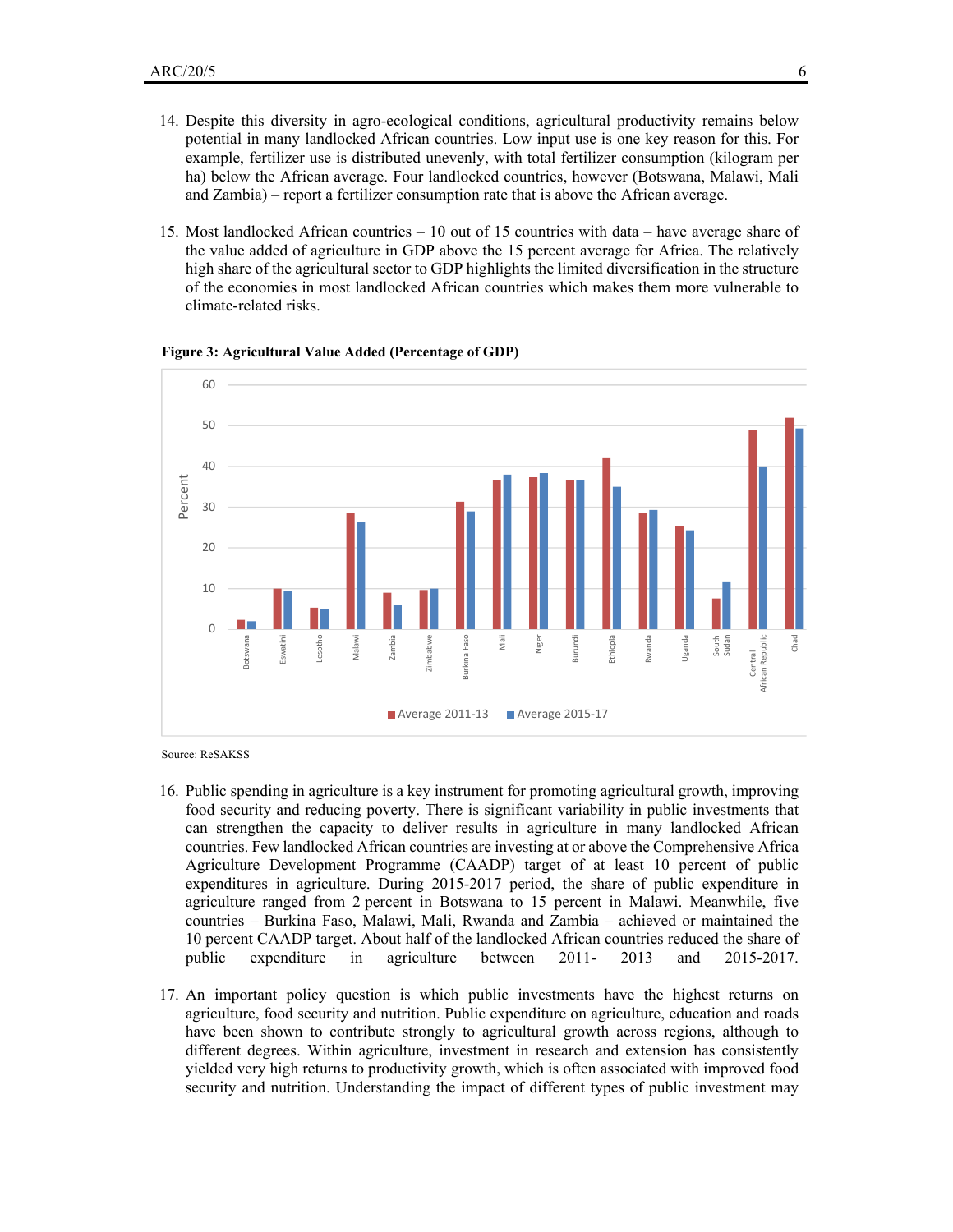guide public policy-makers to catalyse the combination of investments that produce the highest results in terms of agriculture, food security and nutrition.<sup>8</sup>

- 18. In addition to public investments, significant amounts of private financing will be needed in many African countries – whether landlocked, transit or coastal – since current funding from public sources, development partners and commercial lending is substantially lower than the investments required for transforming agriculture. Estimates from the African Development Bank show that, on average, an additional investment of USD 32-40 billion per year is needed to finance agricultural transformation in Africa. Closing this investment gap requires sustained efforts to attract private and institutional finance into agriculture and food systems. Countries seeking to attract such investments need to put in place enabling environments for private investments, including policies and regulations that foster the growth of agriculture, establish well-functioning food markets and enable private investments all along value chains. Innovative financing solutions such as de-risking tools and blended finance as well as demonstrations of the potential for risk-adjusted returns in agriculture and agribusiness projects can also be used to mobilize additional private finance for investments in agriculture.
- 19. Sustaining positive agricultural growth is a necessary condition for improving food security and reducing rural poverty. In this respect, few landlocked African countries recorded agricultural growth of at least 6 percent during 2015-2017. Over this period only four countries –Ethiopia (5.3 percent), Mali (6.7 percent), the Niger (6.3 percent) and Rwanda (5.3 percent) – exceeded 5 percent agricultural growth while seven countries recorded agricultural growth rates between 2 and 4 percent. Lesotho and Malawi experienced zero growth. Three countries –Burundi, Eswatini and South Sudan – had negative growth.



#### **Figure 4: Government Agriculture Expenditure (% of total expenditure)**

Source: ReSAKSS

<u>.</u>

<sup>8</sup> The State of Food and Agriculture 2012: Investing in Agriculture for a better future. Food and Agriculture Organization of the United Nations, Rome, 2012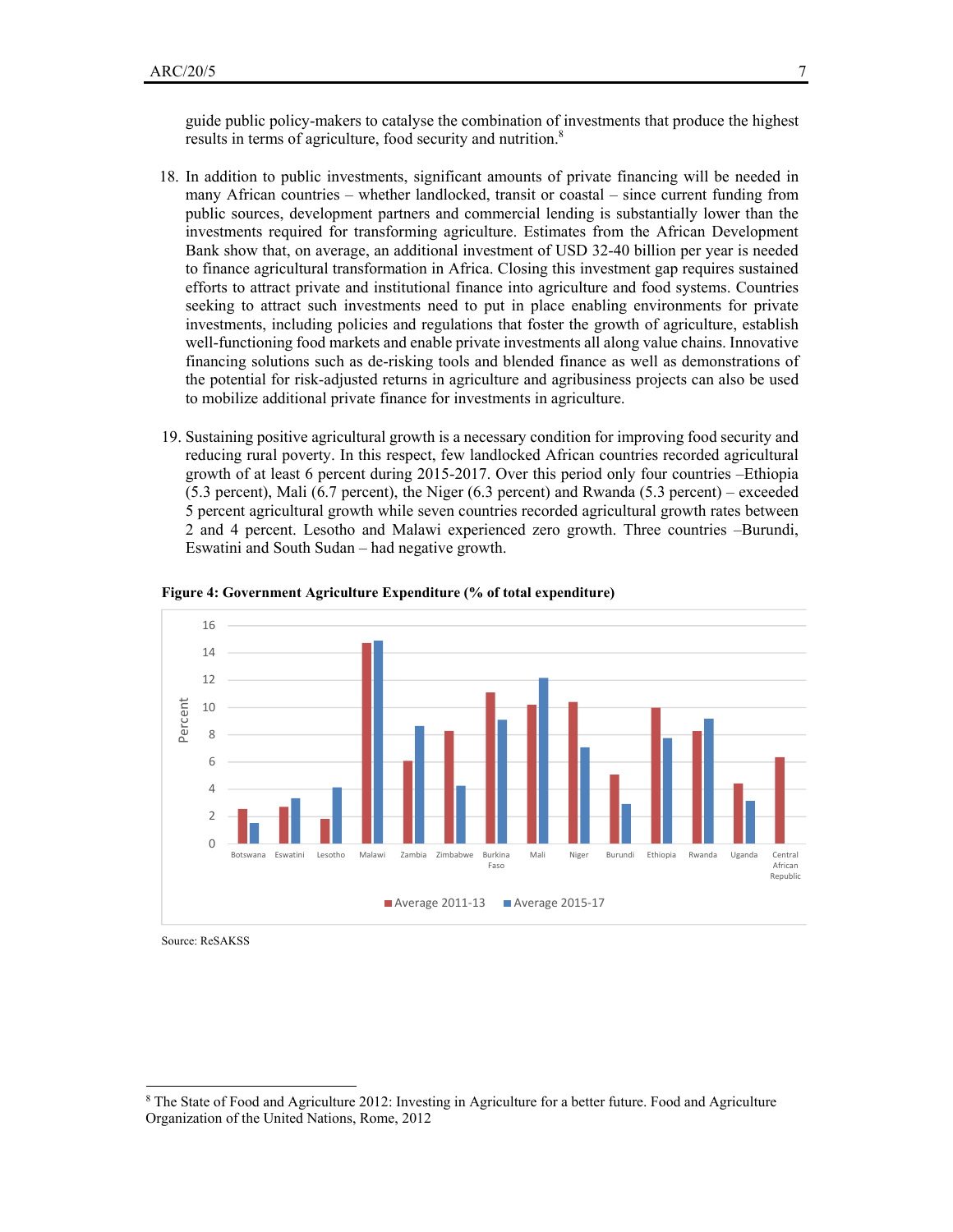#### **V. Trade and Competitiveness**

20. Landlocked countries in Africa are highly dependent on trade, slightly more than the rest of sub-Saharan Africa. In 2011-2013, trade, as a share of GDP, averaged 74 percent for landlocked African countries, compared with 71 percent for sub-Saharan Africa as a whole. In addition, the trade balance is negative, with imports exceeding exports in almost all cases. Most landlocked African countries, with the exception of Botswana, have a persistent trade deficit.



**Figure 5: Trade (Percentage of GDP) in Landlocked Countries in Sub-Saharan Africa** 

Source: Authors' calculation of the trade openness weighted by the trade value using World Bank data.

21. Landlocked African countries have a narrow production base. Exports are concentrated either on agricultural commodities with limited value addition or on mining commodities. The limited productive capacities and a non-diversified export structure makes these countries highly vulnerable to external shocks, such as a decline in global commodity prices. Exports are concentrated on diamonds in Botswana, oil in Chad, gold and cotton in Mali, uranium in the the Niger, and copper in Zambia.<sup>9</sup> Figure 6 shows the export concentration index.<sup>10</sup> Botswana, Burkina Faso, Chad, Mali and Zambia have the highest concentration of exports and are therefore less diversified. Only Uganda has a concentration index lower than sub-Saharan Africa as a whole.

-

<sup>9</sup> https://wits.worldbank.org/countrysnapshot/en/WLD/textview

<sup>&</sup>lt;sup>10</sup> An index value closer to 1 indicates a country's exports or imports are highly concentrated on a few products. On the contrary, values closer to 0 reflect exports or imports are more homogeneously distributed among a series of products.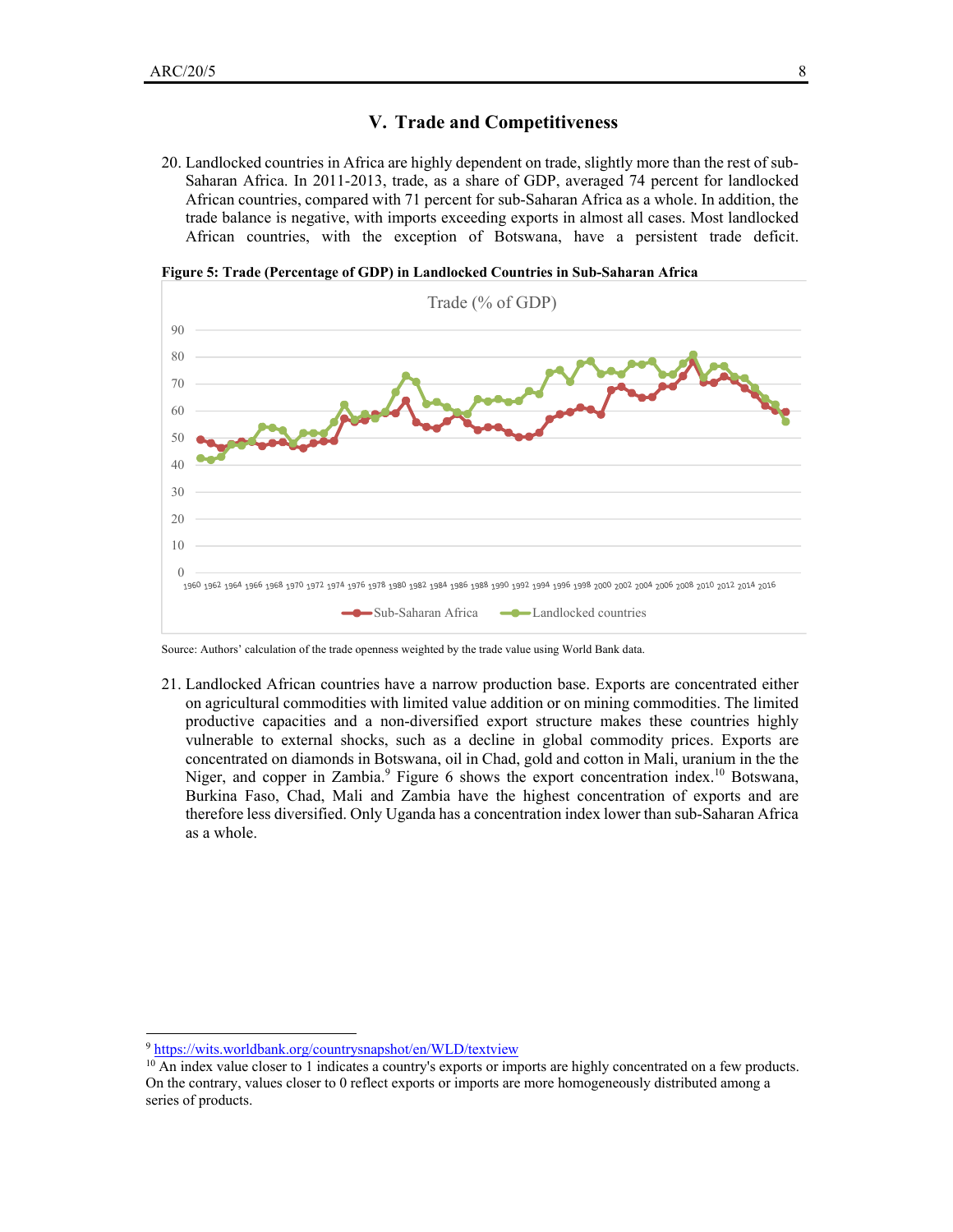

**Figure 6: Product Concentration Index (HHI) 11 - Average 2015-17** 

Source: UNCTADStat

<u>.</u>

- 22. From a macro perspective, trade integration in landlocked countries remains low. The landlocked African countries' exports as a share of global exports is 0.2 percent compared to 1.4 percent for transit countries. Within the region, landlocked African countries' exports account for 12.6 percent of sub-Saharan Africa exports to the world while exports from transit countries account for 87.4 percent.
- 23. High tariff rates for final products and other non-tariff barriers in some landlocked Africa countries keep them highly protected and result in low export diversification.<sup>12</sup> This causes substantial welfare loss due to higher consumer prices, and higher costs to import intermediate products, equipment and tools.
- 24. Compared to transit countries, landlocked African countries are less likely than transit countries to benefit from trade opportunities in regional and global export markets to stimulate economic growth and address their food security situation. Table 1 presents the Logistics Performance Index (LPI), a measure of trade logistics based on six performance measures (1 is low to 5 is high).<sup>13</sup> Available data show that only three landlocked African countries – Botswana (3.04), Uganda (3.04) and Rwanda (2.99) – outperform the average LPI for sub-Saharan Africa of 2.4.

<sup>&</sup>lt;sup>11</sup> The Herfindahl-Hirschman Index (HHI) is a common measure of market concentration, also used to determine market competitiveness.

 $12$  Lopez-Calix, J., & Pitigala, N. (2019). Trade Policy to Catalyze Export Diversification: What Should Landlocked Fragile Countries Do? The Cases of Mali, Chad, and the Niger.

<sup>&</sup>lt;sup>13</sup> The LPI includes the competence and quality of logistics services, ease of arranging competitively priced shipments, frequency with which shipments reach the consignee within the scheduled or expected time, quality of trade and transport-related infrastructure, ability to track and trace consignments and efficiency of the customs clearance process.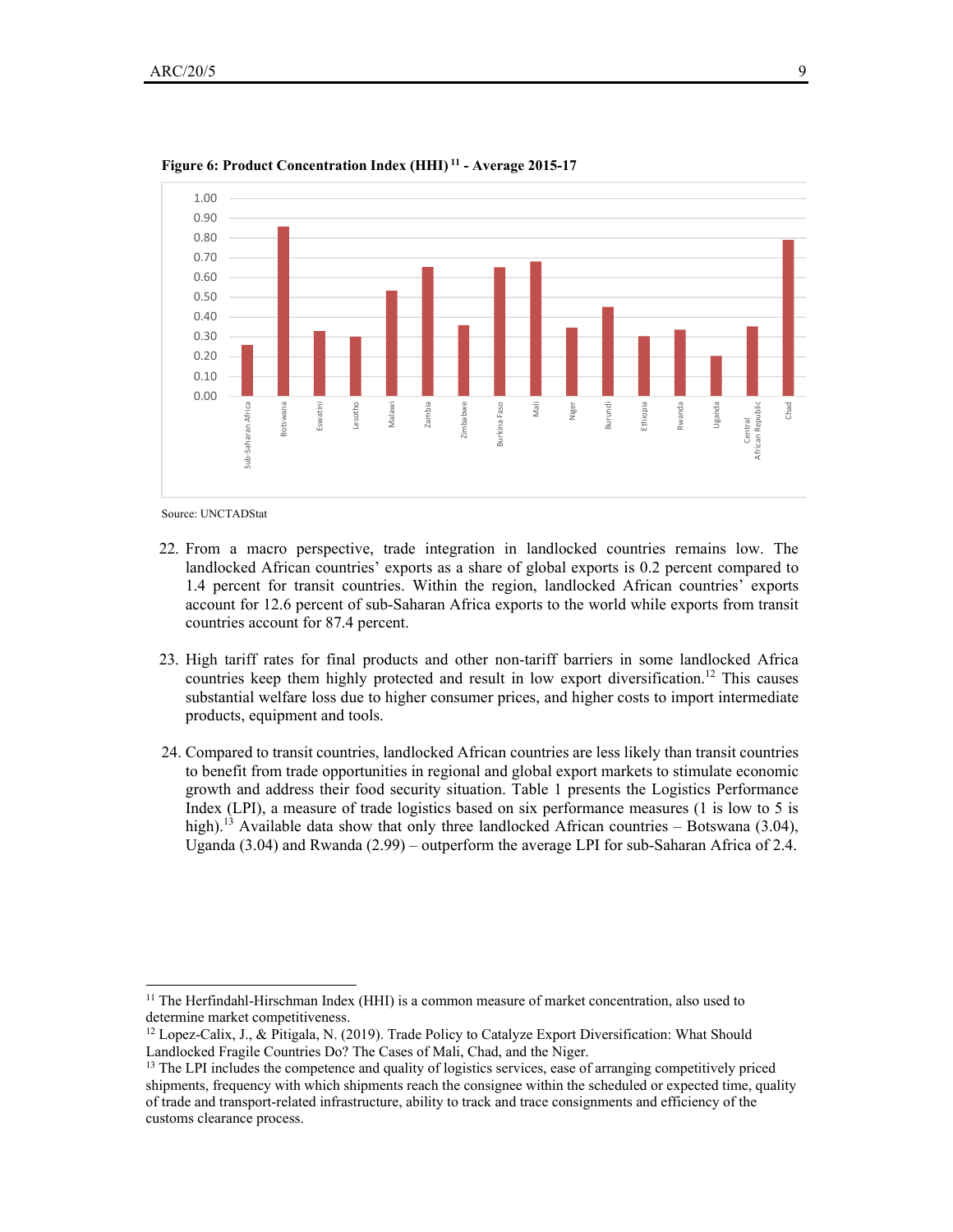| Country<br><b>Name</b> | Cost to<br>export (US\$<br>per<br>container) | Cost to import<br>(SU\$ per<br>container) | Country<br><b>Name</b> | Cost to<br>export (US\$<br>per<br>container) | Cost to import (SUS<br>per container) |
|------------------------|----------------------------------------------|-------------------------------------------|------------------------|----------------------------------------------|---------------------------------------|
| Landlocked Country     |                                              |                                           | <b>Transit Country</b> |                                              |                                       |
| Chad                   | 6615                                         | 9025                                      | Cameroon               | 1379                                         | 2267                                  |
| Mali                   | 2440                                         | 4540                                      | Senegal                | 1225                                         | 1940                                  |
| Burkina Faso           | 2305                                         | 4330                                      | Ghana                  | 875                                          | 1360                                  |
|                        |                                              |                                           | Côte<br>d'Ivoire       | 1390                                         | 1960                                  |
|                        |                                              |                                           | Togo                   | 1015                                         | 1190                                  |
| Ethiopia               | 2380                                         | 2960                                      | Diibouti               | 885                                          | 910                                   |

 **Table 1: Trade Facilitation Data for Selected Countries**

Source: World Bank

- 25. A comparison of the cost of trading across borders for selected landlocked countries and neighbouring transit states shows some interesting patterns. First, transit countries generally have lower costs to export and import a container than landlocked countries. The cost of trading across borders for Djibouti is a third of the cost for Ethiopia. Similarly, Ghana, a transit country, has among the lowest costs to export a container in West Africa because of improvements in trade facilitation and logistics infrastructure. Second, the variation in the cost to export and import a container tends to be less for transit countries that it is for landlocked countries. In other words, the cost to export and import are about the same for transit countries. Third, the distance to seaport also affects the cost of trading across borders. Land routes make the bulk of African total trade, accounting for 80 percent of the goods traffic,  $14$  while only a small share of trade is made using air transport. Burkina Faso (1100 - 1900 km), Chad (1800 - 1900 km) and Mali (1200 - 1400 km) have some of the largest distances to seaports. Nonetheless, the costs of exporting and importing a container for Burkina Faso and Mali are significantly less than those of Chad, suggesting that landlocked countries can overcome their geographic disadvantages and improve trade competitiveness with appropriate trade facilitation measures and investment.
- 26. The high level of dependence on road transport raises challenges for landlocked African countries, including road harassments (profusion of checkpoints, long delays, bribes). Traders using road transportation are also subject to a multiplicity of *ad hoc* border taxes, duties and fees, resulting in increased unpredictability and reduced transparency. These challenges, combined with the porous nature of borders, explain the importance of informal trade in crossborder trade. For example, the value of Uganda's informal exports is estimated to be worth onethird of formal trade (Uganda DTIS, 2013). About two-thirds of the Niger's trade with Nigeria is informal (Niger DTIS, 2008). Approximately 84 percent of Chad's agricultural trade is informal.<sup>15</sup>
- 27. Another dimension of connectivity is the development of Information and Communications Technology (ICT). Internet access is essential for businesses, public institutions and households to operate efficiently in a modern economy and can play a critical role in increasing connectivity, boost competitiveness and facilitate regional and global trade. In recent years, internet access has grown rapidly in sub-Saharan Africa but there are marked differences in internet usage by countries within the region. Landlocked African countries have particularly

-

<sup>&</sup>lt;sup>14</sup> UNECA (2009). Africa Review Report on Transport.

<sup>15</sup> Lopez-Calix, J., & Pitigala, N. (2019). Trade Policy to Catalyze Export Diversification: What Should Landlocked Fragile Countries Do? The Cases of Mali, Chad, and Niger.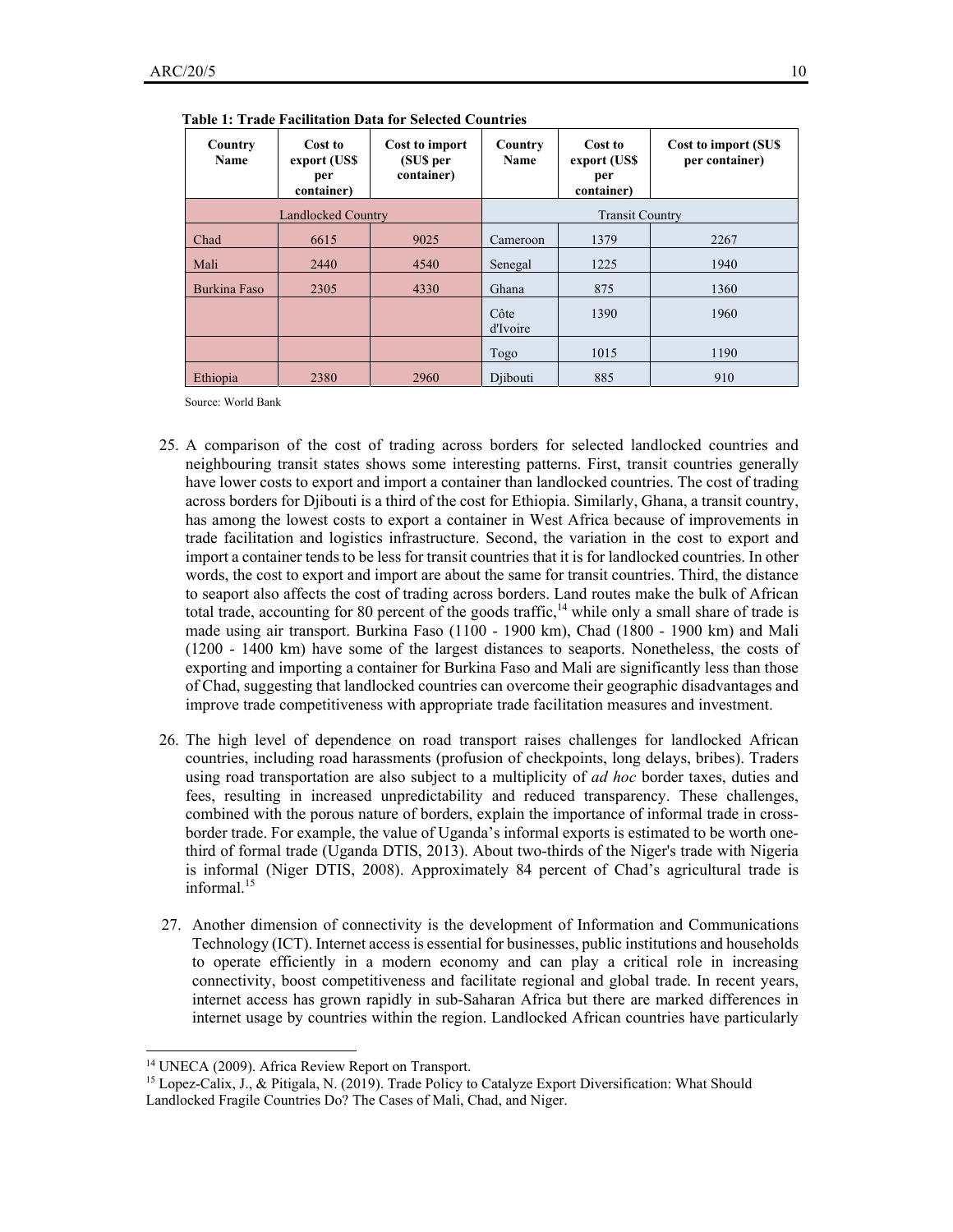<u>.</u>

low internet usage because the cost of infrastructure necessary to provide the physical infrastructure is more expensive and getting access there is dependent on transit countries. Survey data show that in landlocked countries such as Burundi and the Niger only one percent of the population use the internet and this share is 2 percent of the population in Chad.16 In contrast, 20 percent of the population in Rwanda use the internet, suggesting that public investments to expand access to electricity and internet are critical to ensure gains in internet usage, particularly expanding access to services in rural areas that contain the majority of food insecure and undernourished households.

28. Competitiveness indicators, such as the Doing Business (DB) indicators and the Global Competitiveness Index (GCI) show that landlocked African economies tend to underperform compared to their peers. Of the 190 countries ranked in the Ease of Doing Business, landlocked African economies such as the Central African Republic, Chad and South Sudan are among the bottom ten. Similarly, eight of the 16 landlocked African economies have GCI Scores that are below the sub-Saharan Africa median score of 45.2, with Chad at the bottom of all economies studied. There are, however, vast disparities in both the DB and GCI within landlocked African economies. Rwanda records impressive performance and is among the top 50 economies in the Ease of Doing Business Ranking. Botswana, Rwanda, Uganda and Zambia are above the sub-Saharan Africa median on the GCI. This wide diversity on competitiveness rankings suggest that regardless of geography, countries can still improve their business regulatory and competitiveness environment which are critical for sustained growth, jobs and income generation through proactive policies and committed leadership.

#### **VI.Key Issues for Development of an Action Programme to Address Food Security and Nutrition Challenges in Landlocked African Countries**

- 29. Landlocked African countries face special development needs and food security challenges that stifle their development potential and effective integration into the global economy. As requested by the 30th Session of the Regional Conference for Africa, urgent action is required to address the needs of landlocked food-deficit countries. The proposed action plan should be aligned with the Almaty Programme of Action and the World Trade Organization Trade Facilitation Agreement, which provide a unique opportunity to strengthen collaboration between landlocked African countries and their respective transit neighbours.
- 30. The issues identified in this paper show that geography, while important, is not necessarily the key determinant of food insecurity and malnutrition. Some of the landlocked countries in Africa have made significant progress in their food security and nutrition situation suggesting that a situation of landlocked-ness does not automatically translate into food insecurity and malnourishment.
- 31. Increased public and private sector investment in agriculture in landlocked countries is critical to unleash the potential from the abundant land and livestock resources and deliver results that increase agriculture production and productivity as well as improve the lives of millions of people who depend on agriculture for their livelihoods. The dependence of landlocked African countries on transit countries that are also low-income developing countries with similar resource endowments and economic structures makes the situation in landlocked countries particularly challenging. Landlocked African countries are completely dependent on their transit neighbours' infrastructure and administrative procedures to transport goods. Stability is another important dimension of food security, so regional coordination efforts are necessary to reduce price fluctuations (in response to international price shocks). There is therefore an urgent need to develop a holistic, results-oriented and time-bound programme of action focusing on

<sup>&</sup>lt;sup>16</sup> Internet Access in Sub-Saharan Africa, Poverty & Equity Notes # 13, March 2019, World Bank Group